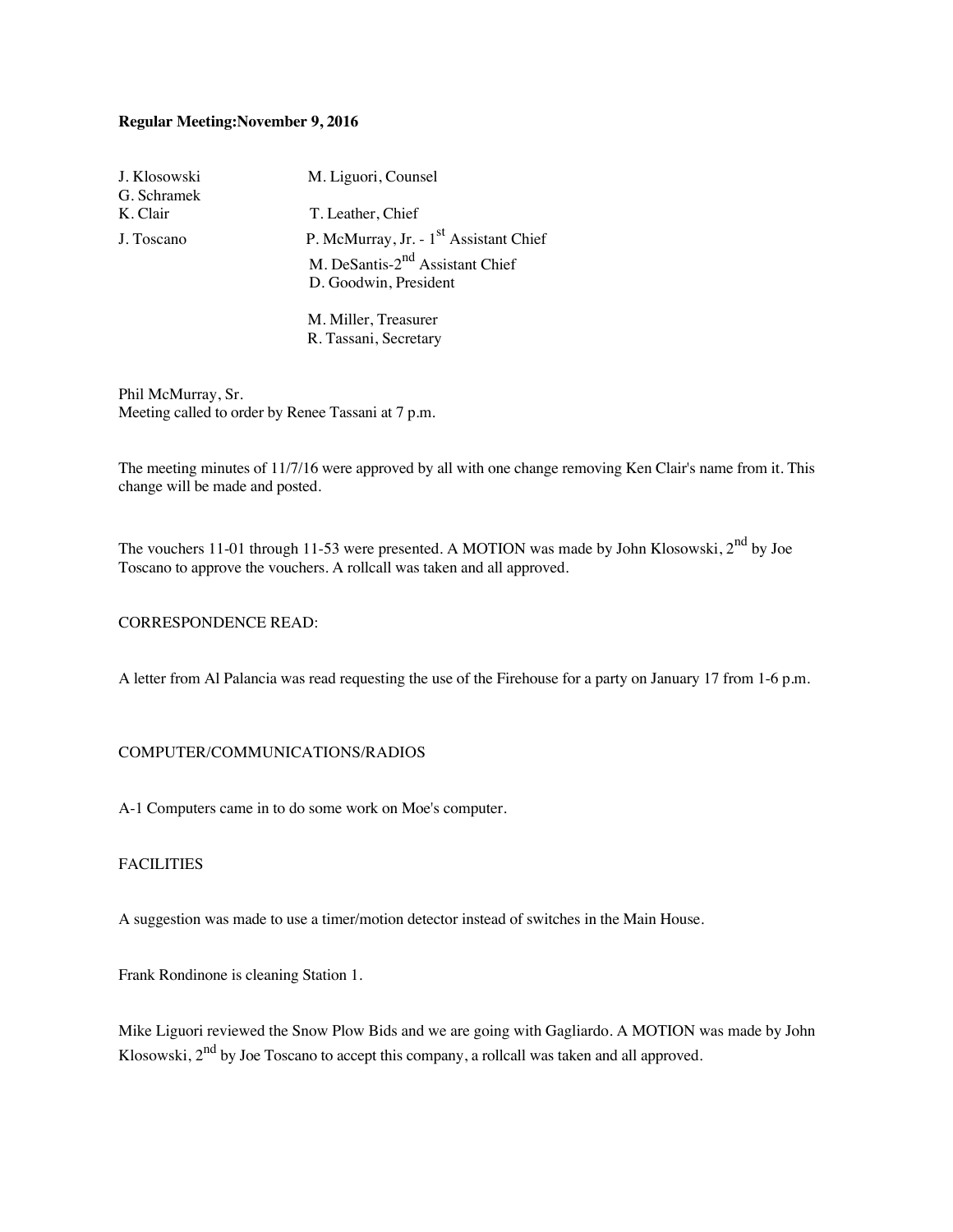#### FIRE AND EMS EQUIPMENT

Chief will get gear inspection list to John Klosowski.

Thermo Imaging Camera's were researched to be purchased at a price of \$1,295 each, 3 need to be purchased for a total cost of \$3,885. A MOTION was made by Joe Toscano, 2<sup>nd</sup> by Gerry Schramek to approve the purchase of the Cameras, a rollcall was taken and all approved.

#### FIRE ROADS

Joe Toscano presented the reflective signs that were made for the fire roads. Ken Clair made a suggestion of having the #1 larger and move it to the bottom of the sign and put FD in the center of the cross. A MOTION was made by Joe Toscano,  $2<sup>nd</sup>$  by Gerry Schramek to approve the cost of \$1,617.66 for signs to be made a rollcall was taken and all approved. Fire Roads Committee will put the signs up. A MOTION was made by Ken Clair and 2<sup>nd</sup> by Gerry Schramek to spend \$300 for the hardware for the signs. A rollcall was taken and all approved.

# FIRE PREVENTION

No new business.

GRANTS/AWARDS

No new business.

No new business.

INSURANCE CLAIMS/VFBL

No new business

### LEGAL CONTACT/REPORTS

No new business.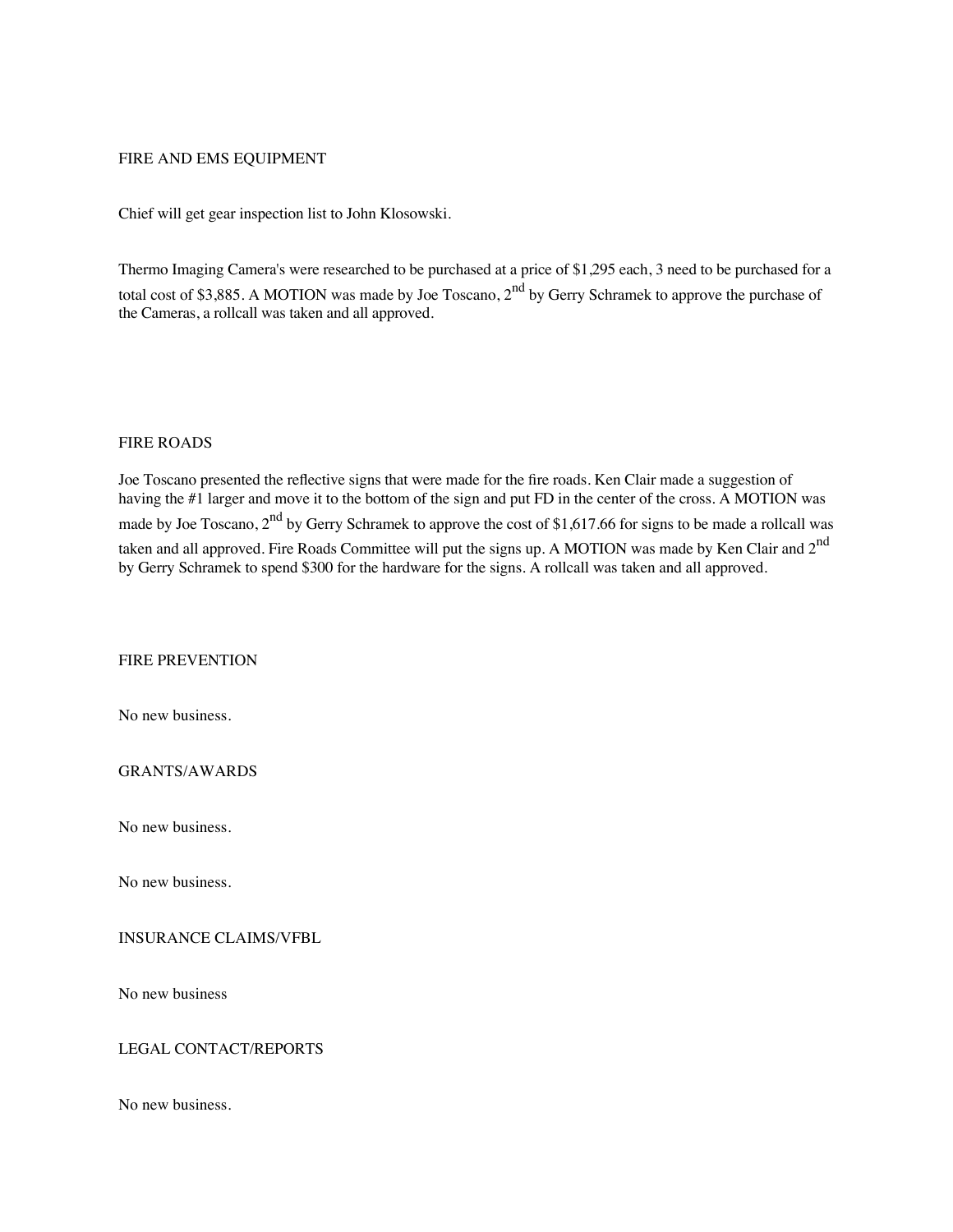### LOSAP

Mike Liguori reviewed the LOSAP Plan. He will run the numbers to see how we can save money going forward.

LOSAP sent a letter regarding beneficiary forms. They will no longer be tracking this information. We will need to keep it on file, therefore, a form has to be put in each members mailbox and they will fill it out and get it back to Joe Toscano.

#### EQUIPMENT/FABRICATION

A MOTION was made by John Klosowski, 2<sup>nd</sup> by Ken Clair, a rollcall was taken and all approved to engage in a lease purchase agreement with Leasing II for a 15 year option beginning December 1, 2017 having an annual cost of \$176,413.80 toward the procurement of Tanker Pumper and 100 Ft. Aerial Apparatus.

### OSHA MANDATES

Pump and Ladder Testing will be November 19 at 8 a.m. at the Main House.

### VEHICLE MAINTENANCE

11-6-1 There is a recall, there is a fix but the parts are not yet available.

11-8-5 Plug has been fixed

11-3-1 There was a crack in t he pump housing, Joe is fixing for \$560.

The Chiefs car needs tires and an oil change.

We have a potential buyer for 11-5-1. 11-3-1 Red truck Sales wants to buy it for \$13,000 A permissive referendum needs to be prepared by Mike Liguori prior to this sale.It will be placed in both papers. A MOTION was made by Ken Clair,  $2<sup>nd</sup>$  by John Klosowski to accept this purchase price subject to the

Permissive Referendum. A rollcall was taken and all approved.

Phil McMurray, Jr. made a statement that he would like to keep 11-8-1. He also stated that the Chiefs cars need more lighting in the rear. Gerry Schramek will look into this.

#### RECRUITMENT AND RETENTION

No new business.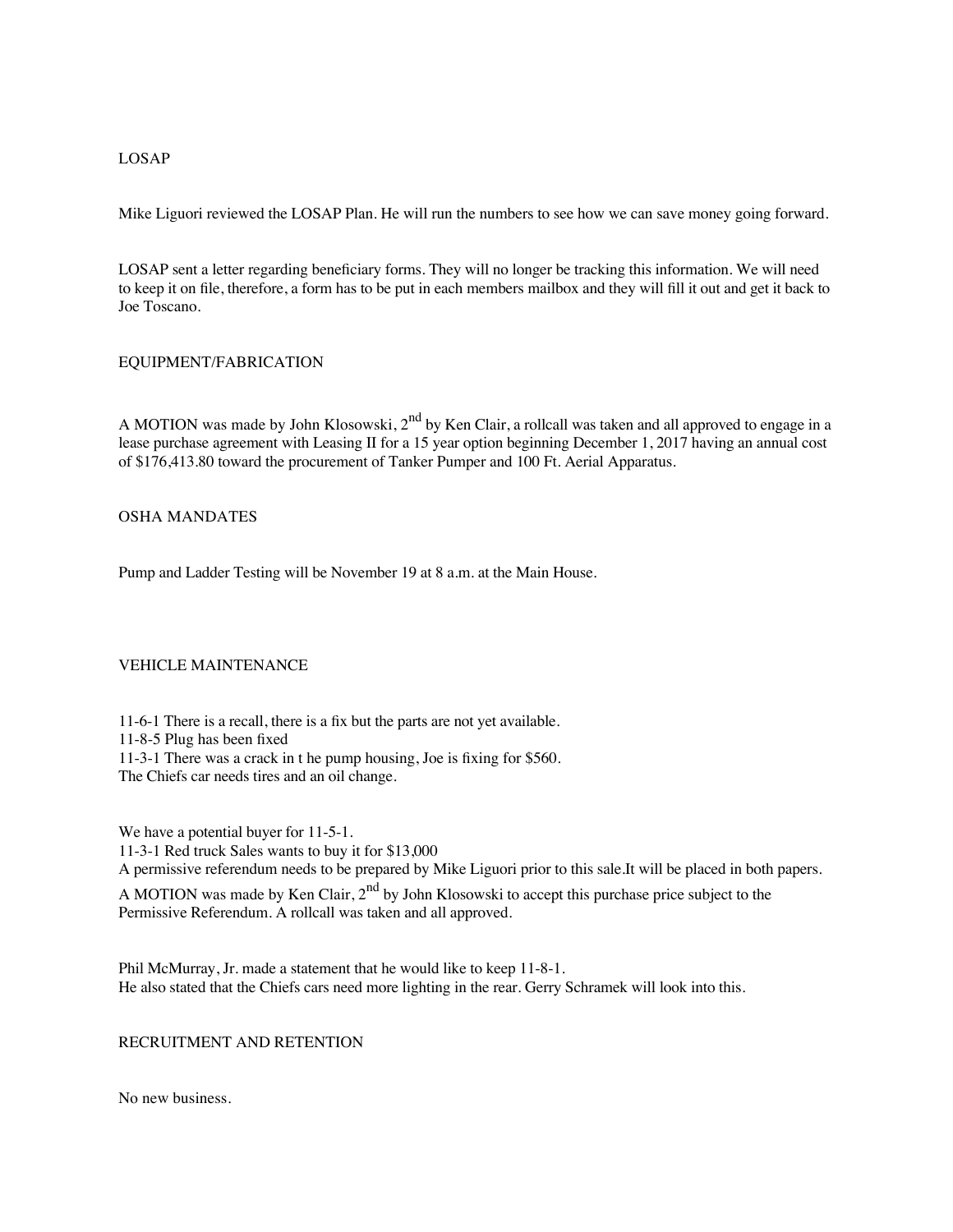### CHIEF'S REPORT

No new business.

# EMS

An RFP will need to be made up for the Paid Ambulance Service. Mike Liguori will prepare this and Renee Tassani will have it published in both papers.

Meg will pay Medical Warehouse invoice minus the cost of the Stiff Neck Collars for now, pending inventory.

# TRAINING & TRAVEL

# FUTURE CAPITAL PROJECTS

Gerry Schramek spoke to Russ Davidson regarding the survey.

NEW APPARATUS

TRAINING & TRAVEL

No new business.

The end of the year Meeting will be December 28, 2016 at 7 p.m.

Seagrave wants to have a "Pre-Construction" Meeting. Available dates are 12/19 and 20 or November 30 and December 1. Commissioners and Chief will get back to Ken Clair by November 11 with availability so this can be set up. Phil will reach out to the guys on the committee to see what works best for them.

A MOTION was made by John Klosowski, 2<sup>nd</sup> by Joe Toscano to go into an Executive Session for a Personnel Matter at 8:45 p.m.

Executive Session ended and meeting resumed at 9:35 p.m.